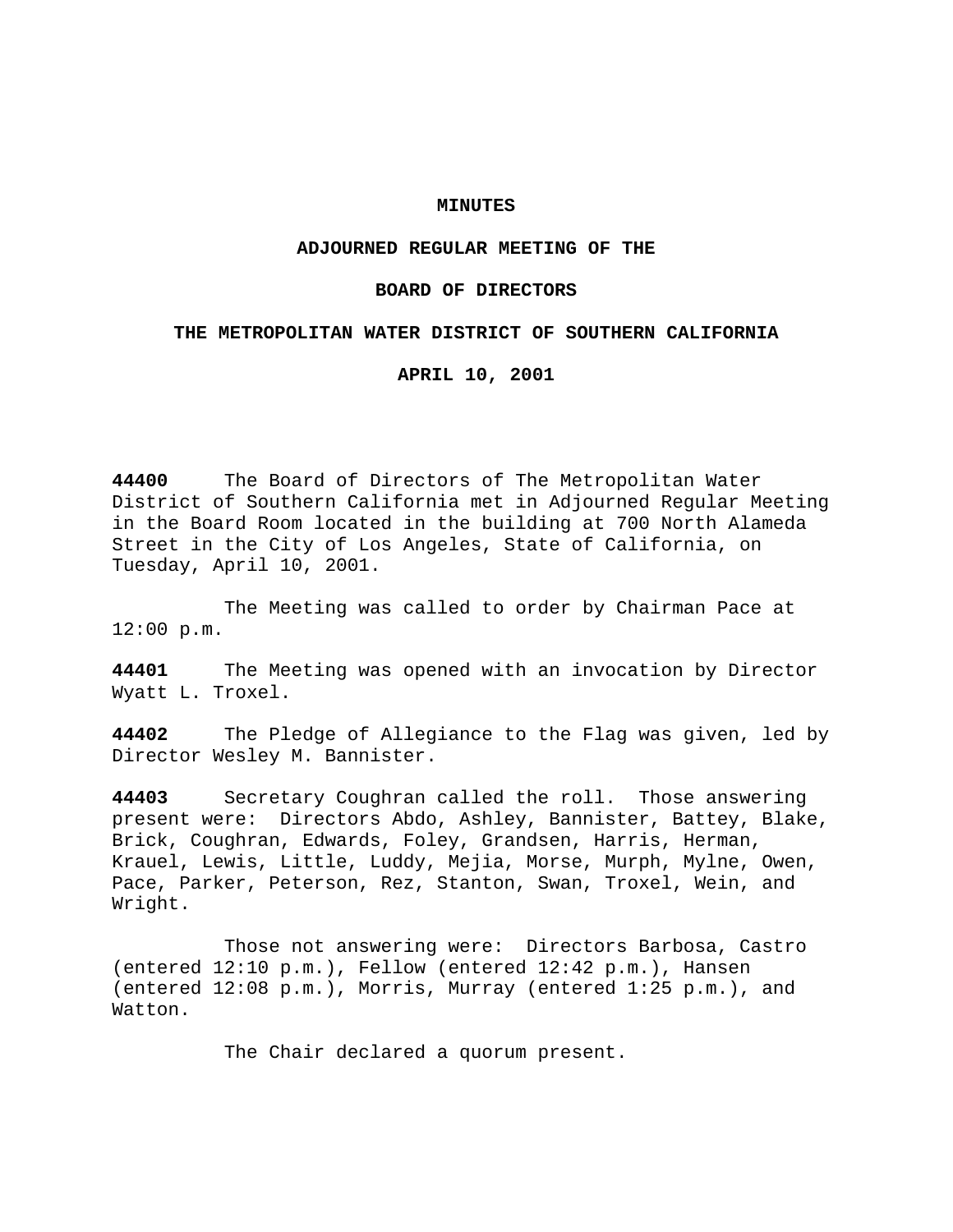**44404** At 12:05 p.m., the Chair called a public hearing to receive comments on the proposed standby charge for Pacific Century Homes Arboretum Annexation to Eastern Municipal Water District.

No members of the public responded; and after tabulation of the ballots was completed, and with no protests filed, the Chair closed the public hearing at 12:06 p.m.

**44405** At 12:06 p.m., the Chair called a public hearing to receive comments on the proposed water standby charge for 2001-2002.

Director Hansen took her seat at 12:08 p.m.

Chief Financial Officer Thomas reported that this hearing is being held to satisfy a requirement of the Administrative Code.

Chairman Pace invited interested parties to comment on the proposed water standby charge for 2001-2002. No member of the public responded. The Chair declared the public hearing closed at 12:09 p.m., stating that the Board's final action on the proposed charge is expected to take place at its adjourned regular monthly meeting on May 15, 2001.

**44406** Director Murph introduced Michael C. Harvey, the new general manager for the Compton Municipal Water Department.

Director Castro took his seat at 12:10 p.m.

**44407** Chairman Pace inquired if there were any additions to the agenda. There being none, the Chair declared only those matters listed on the agenda would be considered.

**44408** Chairman Pace invited members of the public to address the Board on matters within the Board's jurisdiction.

Several members of the public requested to speak on Agenda Item 9-8, the Cadiz Groundwater Storage and Dry-Year Supply Program, when it comes up for consideration.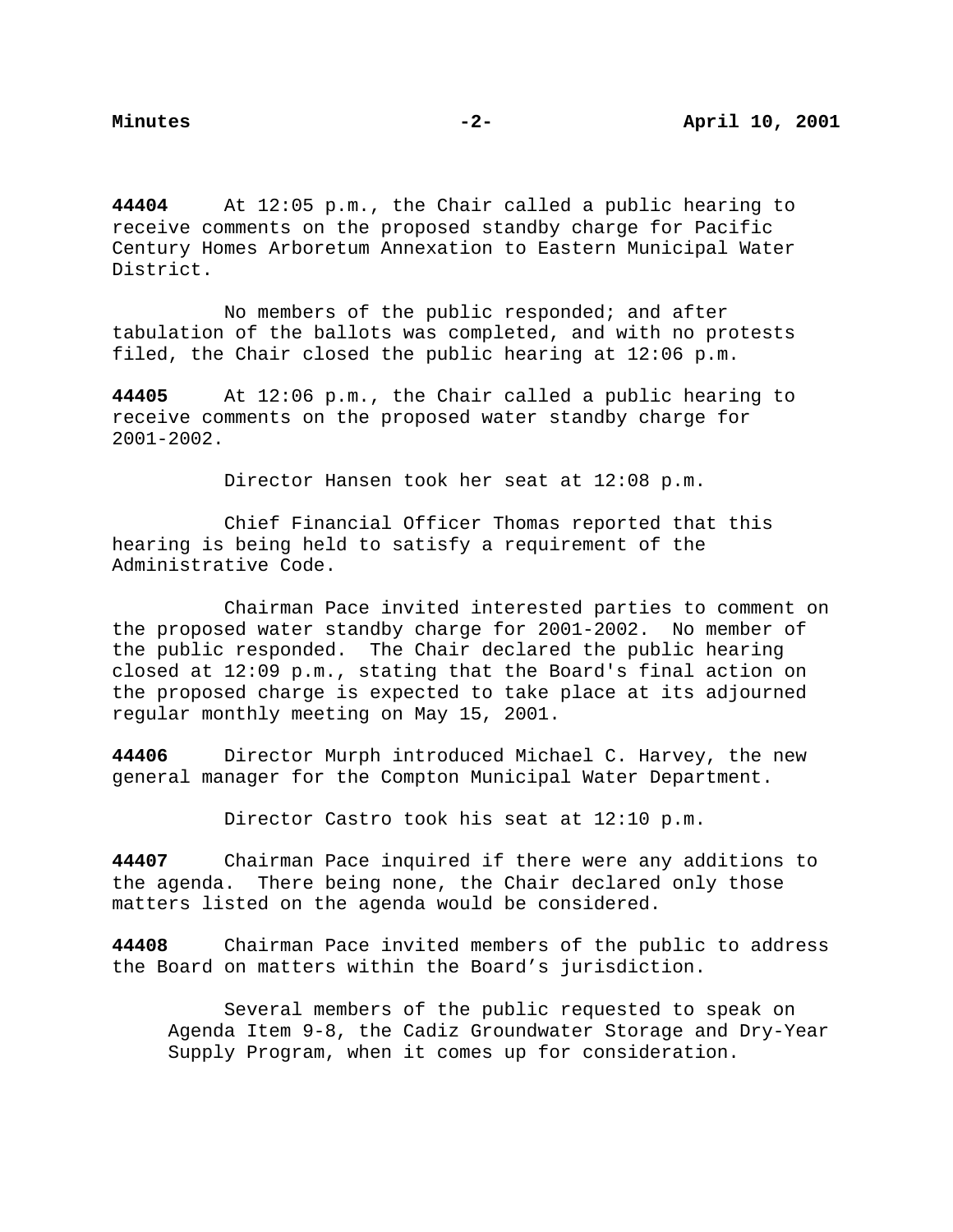**44409** There being no objection, the Chair ordered the reading of the Minutes of the Meeting held March 13, 2001, dispensed with, a copy having been mailed to each Director.

Director Edwards moved, seconded by Director Hansen and carried, approving the foregoing Minutes as mailed.

**44410** Director Blake moved, seconded by Director Edwards and carried, adjourning the Board Meeting of May 8 to May 15, 2001. Meetings of the committees will take place on Monday and Tuesday, May 14 and 15, 2001.

**44411** The Chair reported there are no new committee appointments.

**44412** Chairman Pace reported on events in which he participated on behalf of Metropolitan, as follows: In early March Directors were invited to attend an inspection trip of Diamond Valley Lake East recreation site. This tour provided Directors a visual perspective of the recreation area and the proposed museum site. On this trip stops were also made at the Badlands Tunnel to view the construction of the Inland Feeder, Cajalco Creek Dam and Detention Basin, and the Lake Mathews outlet tower. The Chair attended ACWA's Legislative Symposium and Day at the Capitol in Sacramento March 20-22. ACWA presented priority issues that are before the Legislature including CALFED, electric utility deregulation, water transfers, and water wheeling. On April 28 Metropolitan will dedicate the new E. Thornton Ibbetson Guest Quarters at Gene and invited all Directors to participate. Additionally, a presentation will be made to employee Allan Preston for the historic museum located in the Assembly Hall at Gene.

**44413** General Manager Gastelum reported that the past month was a very busy one in terms of public appearances and speeches. He stated it was a good opportunity to be at these outside events and in particular to speak about the relationship of the energy crisis and our water supplies. One of the key points made was that the drought in the early '90s was a wake-up call for us and that Metropolitan did something about it. The Integrated Resources Plan was adopted, the Diamond Valley Lake was developed, and many water transfers are taking place. We moved forward on CALFED and the California 4.4 Plan.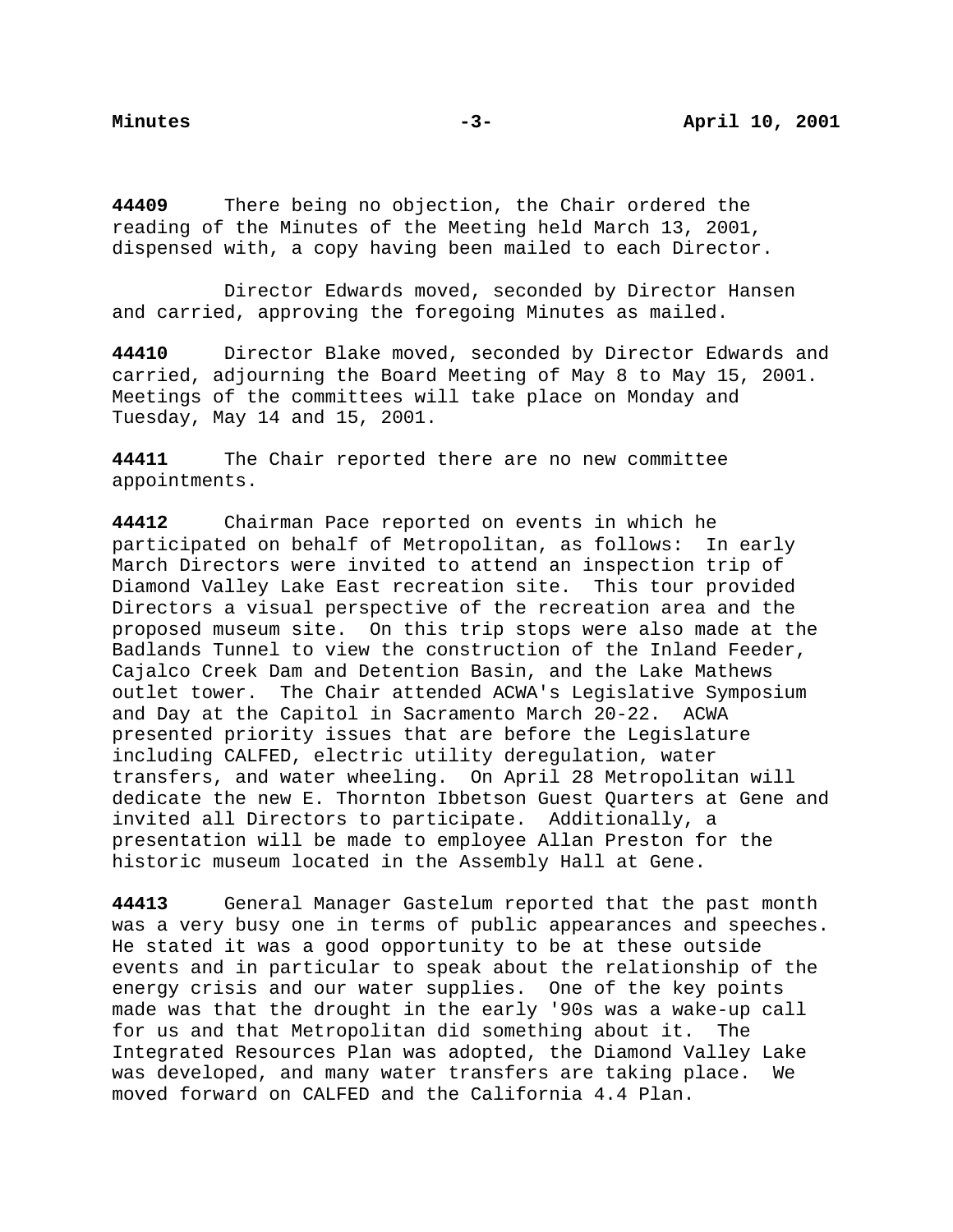At the invitation of the Catfish Club in San Diego, Mr. Gastelum addressed the group, along with Maureen Stapleton, General Manager of the San Diego County Water Authority. They had the opportunity to talk about Metropolitan's reliability and some of the ideas that the Authority has about the future. Mr. Gastelum stated there was a positive reception, and he is looking forward to more opportunities to go to San Diego County and talk about the very good programs Metropolitan has to offer. At a water subcommittee meeting of the California Chamber of Commerce, Mr. Gastelum, along with Christine Frahm, former director on Metropolitan's and the Authority's board, discussed the pros and cons of the Perata bill and the Costa bill on wheeling. It was a very lively discussion, and the Chamber appreciated the candid views about this legislation.

Regarding the Colorado River, Bay-Delta and CALFED matters, and the summary of District activities, General Manager Gastelum referred to his 2000-01 Business Plan—Third Quarter Update, signed April 9, 2001, which was distributed earlier. This will be reviewed in more detail at the next Executive Committee meeting.

**44414** Subcommittee on Rate Structure Implementation Chair Brick reported the subcommittee, at its meeting on March 27, reviewed a progress report on the Integrated Resources Plan. The report highlighted Metropolitan's supply under a severe drought condition like that experienced in 1976-77. It is expected that the inventory of current supply resources, plus those under development, will produce about 2.06 million acrefeet in the year 2010. In addition, the risks to those supplies were also discussed. In May, as part of the "white paper", the subcommittee will discuss the development of all the basic rate implementation issues. There was considerable discussion on the various issues and how they should be properly evaluated and presented. Also presented was a methodology for looking at the pricing on Tier 1 and Tier 2 supplies and how it could particularly impact the development of additional resources and local resources, as well. The outline of the terms of the contract was also presented. At the next meeting on April 24, the subcommittee will see a definition of the terms that will actually be in the Tier 1 supply contracts. Mr. Brick stated substantial progress is being made.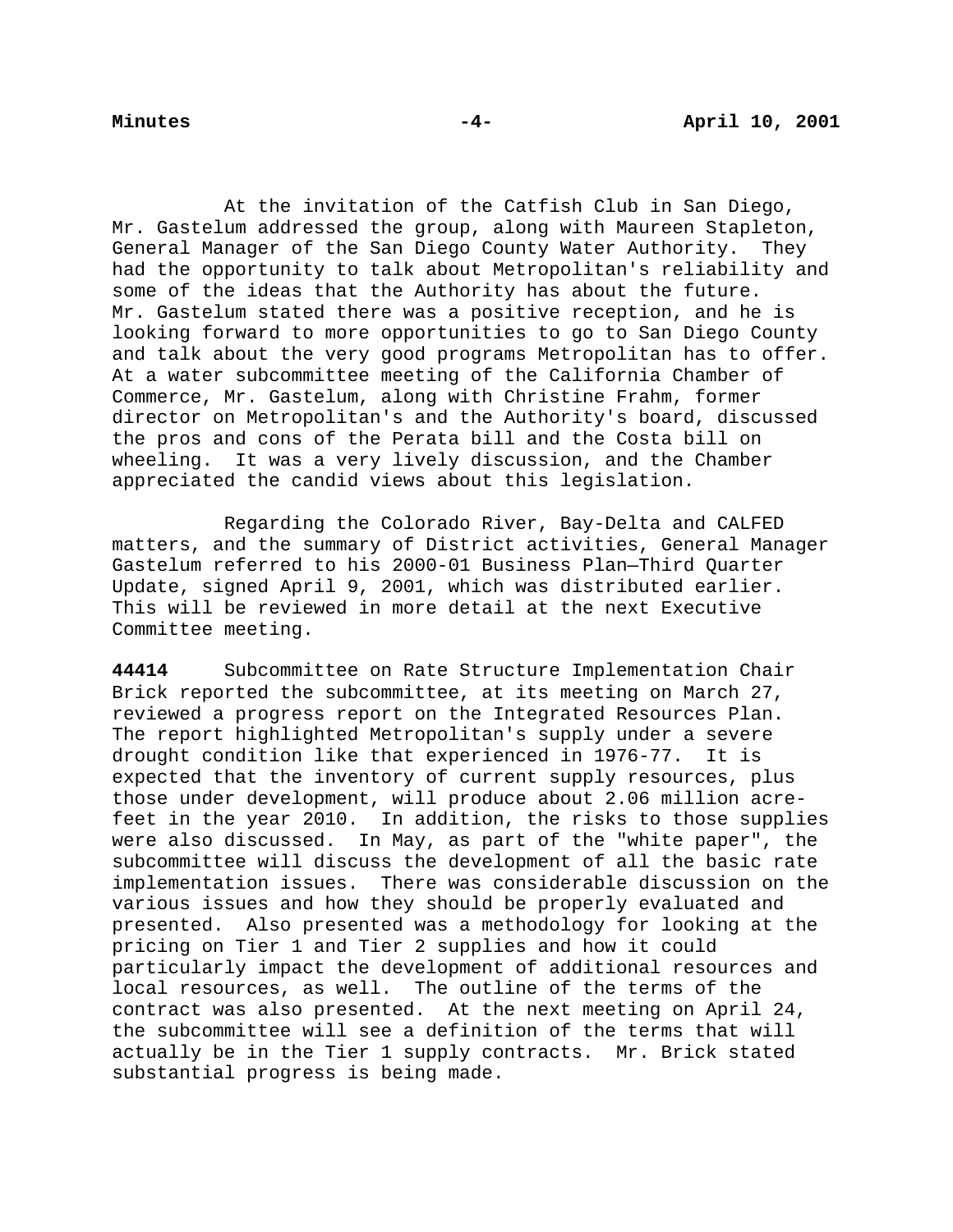**44415** General Counsel Walston referred to his activity report dated March 30, 2001, which was distributed earlier.

In Soboba Band of Mission Indians v. Metropolitan, the parties are still negotiating and significant progress has been made. Hopefully, a settlement may be reached before the end of the year. The litigation is continuing and has not been stayed pending the settlement. The District Court denied Metropolitan's motion to dismiss the case, but it also clarified and narrowed the scope of the tribal water rights asserted in the case. The Court also held that Metropolitan can pursue a statute of limitations claim.

In DeWayne Cargill, et al. v. Metropolitan, et al., the California Court of Appeals recently granted Metropolitan's petition for a Writ of Mandamus. The matter is now before the Appellate Court, an unusual step for the Court to take, but it has the effect of expediting the appeal, which is rarely granted. The oral argument is scheduled for August 21. About seventy public agency entities have filed amicus briefs in support of Metropolitan's position. This large amicus support may have been a major factor in the Court of Appeals' decision to review the case on an expedited basis.

In the CALFED litigation, Metropolitan recently filed its intervention in the State cases involved. There was a Federal case filed by the California Farm Bureau, and the United States has recently filed a motion to dismiss that case on the grounds that the case is not ripe. Metropolitan is awaiting a decision by the court; and if that case is not dismissed, Metropolitan will also intervene in that case.

General Counsel Walston commented on the successful member agency legal counsel dinner held last night, at which Catherine Mulholland was the featured speaker.

**44416** The reports of the Standing Committees are as follows:

On behalf of the Executive Committee, Chairman Pace reported that the committee, at its meeting on March 27, the Subcommittee on Rules and Ethics provided a report on the Ethics Program as presented by the consultant, and a follow-up report will be presented at the next Rules meeting on April 24.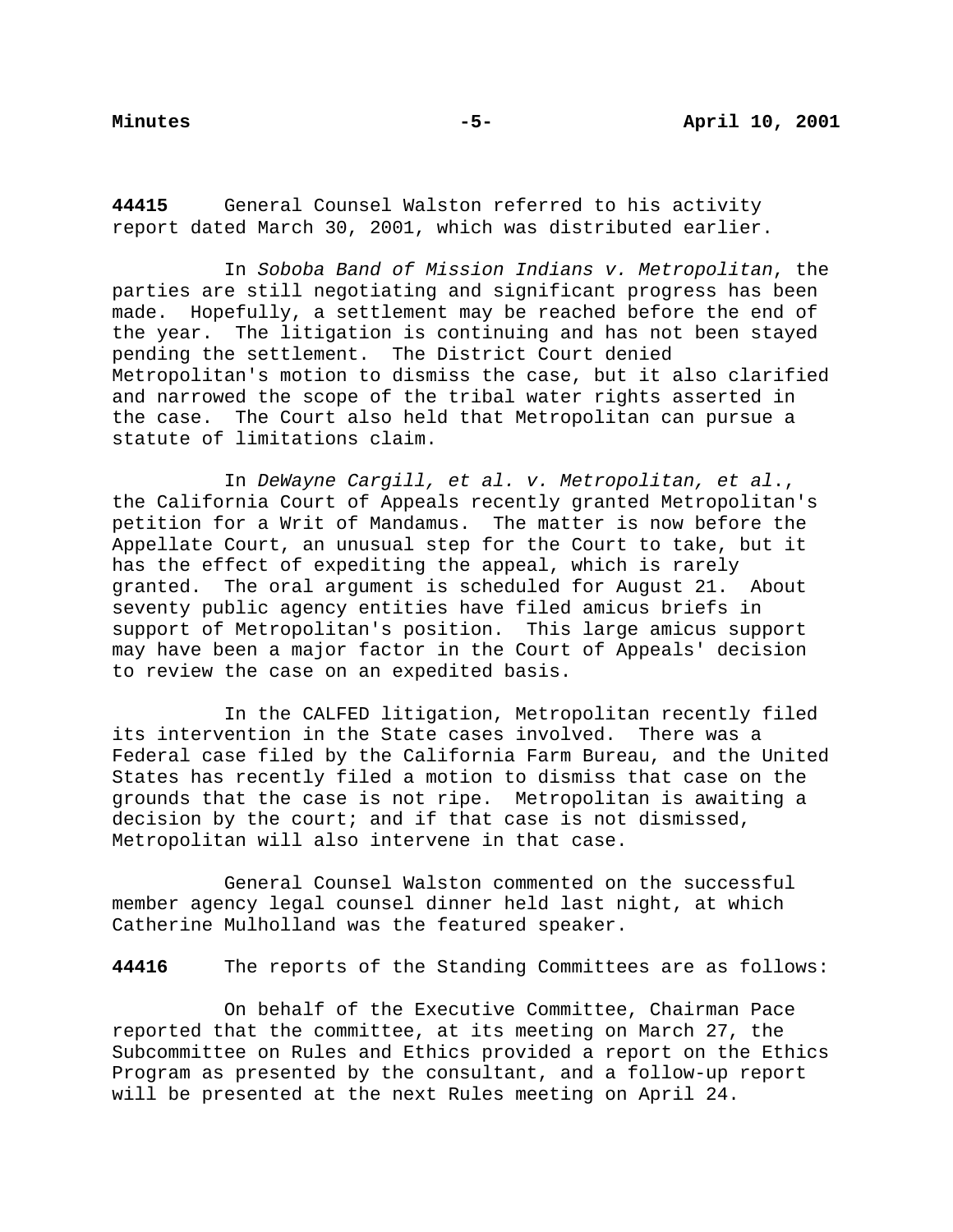Starting at the end of the month a new item titled "Future Agenda Items" will be placed on each committee agenda. The General Manager presented his monthly activity report in detail, which will now be a regular item on the Executive Committee agenda. At the next meeting of the Executive Committee, in conjunction with the Subcommittee on Rules and Ethics, Chairman Pace will give a presentation on a new proposed format for the Board agenda and the new role of the Executive Committee.

Audit, Budget and Finance Committee Chairman Bannister reported the committee approved Agenda Items 8-3, 9-1 and 9-10 and requested that Items 9-1 and 9-10 be added to the Consent Calendar. The committee also discussed the selection of the General Auditor in closed session, and then approved reviewing the performance of the Interim General Auditor during the past six months. This review will be forwarded to an ad hoc committee to evaluate the future role of the Auditor and the filling of the General Auditor position.

Director Wein withdrew from the Meeting at 12:30 p.m.

Engineering, Operations and Real Property Committee Vice Chairman Grandsen reported the committee approved Agenda Items  $8-1$ ,  $9-2$ ,  $9-3$ ,  $9-4$ ,  $9-5$ , and  $9-6$ . However, in reference to Item 9-3, staff was directed to include language in the principles providing for development of a trail system that will be compatible with the Diamond Valley Lake Recreation Plan. Director Grandsen requested Items 9-2, 9-3, 9-4, 9-5, and 9-6 be added to the Consent Calendar.

Legal, Claims and Personnel Committee Chairman Morse reported the committee approved Agenda Items 8-2 and 9-7. The committee also heard in closed session the items currently in litigation.

Communications, Outreach and Legislation Committee Chair Hansen reported the committee discussed the Innovative Conservation Program, a part of the Community Partnering Program, to explore water-saving ideas. Thirty-five proposals requesting \$3.1 million in funding were received and evaluated. Recommendations for funding will be presented at a future meeting. Reports were also given on the Web Site and the various publications developed by the External Affairs group.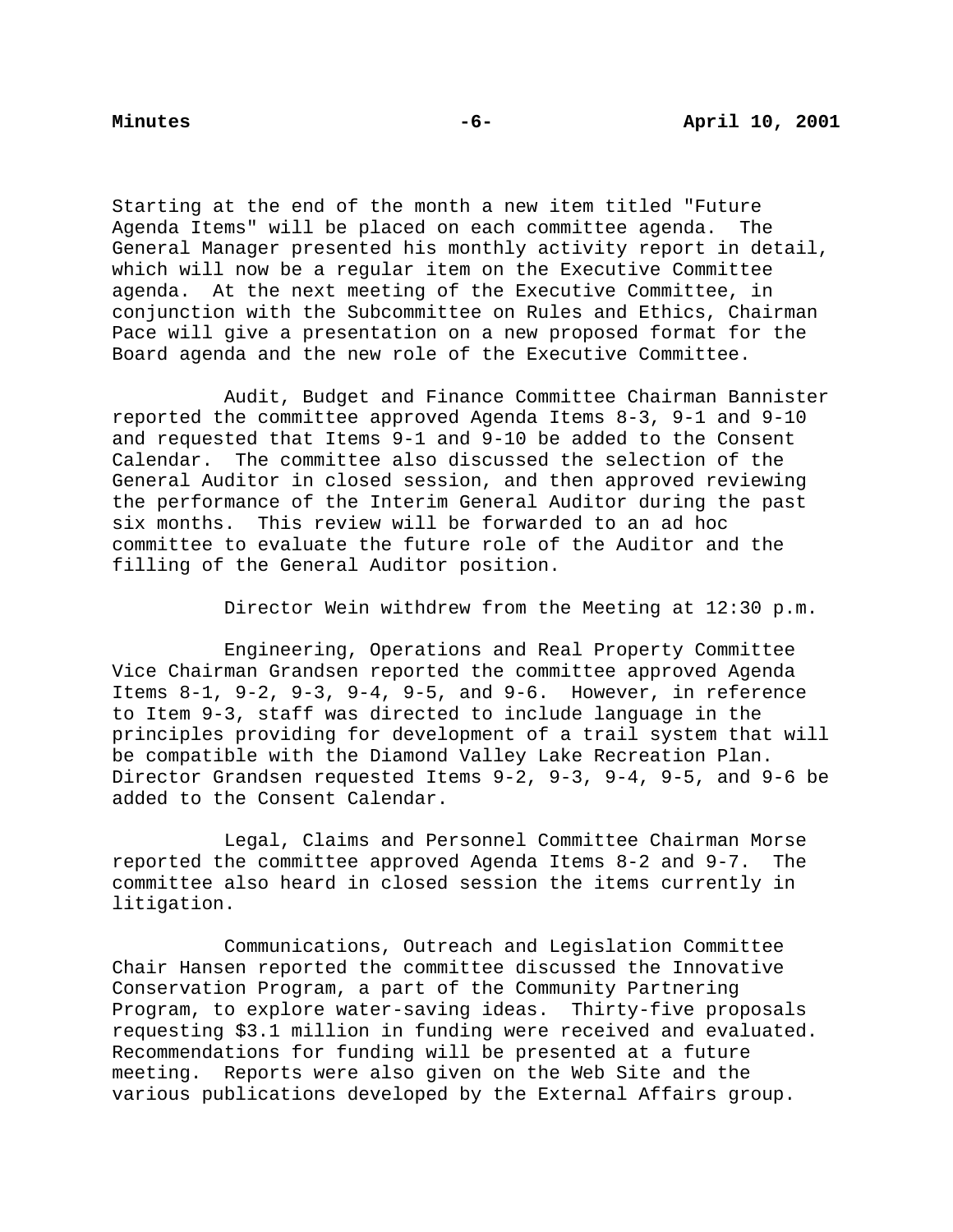The committee heard the legislative reports from both the Washington and Sacramento offices.

Water Planning, Quality and Resources Committee Chairman Owen reported the committee approved Agenda Items 8-4, 9-9 and 9-11, and requested that Items 9-9 and 9-11 be added to the Consent Calendar. A status report was given on Metropolitan's demand shift agreement for the Environmental Water Account. The committee also approved Agenda Item 9-8 regarding the Cadiz project.

Director Foley moved, seconded by Director Blake and carried, and the Board approved the Consent Calendar Items, **M.I. 44417** through **M.I. 44429**, as follows:

**44417** Awarded a construction contract in the amount of \$602,456 to Alcorn Fence Co. of Sun Valley, California, for construction of the planned Diamond Valley Lake Perimeter Fencing Segments N and W (Appropriation No. 15123), as set forth in the letter signed by the General Manager on March 26, 2001.

**44418** Authorized the General Counsel to amend the existing agreement for an additional expenditure of up to \$50,000 with Albright, Yee & Schmit to continue ongoing Equal Employment Opportunity investigations, as set forth in the letter signed by the General Counsel on March 23, 2001.

**44419** Determined that the award of contract for audit services is not subject to CEQA per Sections 15061(b)(3) and 15378(b)(2) of the State CEQA Guidelines; and authorized the General Manager to enter into a contract with the firm of Richardson and Company (with Marcia Fritz and Company and Cal Consulting Group as subcontractors) for required State Water Project-related audit services for a three-year period commencing April 1, 2001, and for a maximum amount payable of \$1.32 million, as set forth in the letter signed by the General Manager on March 26, 2001.

**44420** Determined that the proposed extension of Seasonal Storage Service (SSS) shift contracts is not subject to CEQA per Section 15378(b)(4) of the State CEQA Guidelines; and extended the volume-based SSS shift contracts through April 30, 2003, or until the new rate structure is implemented, whichever is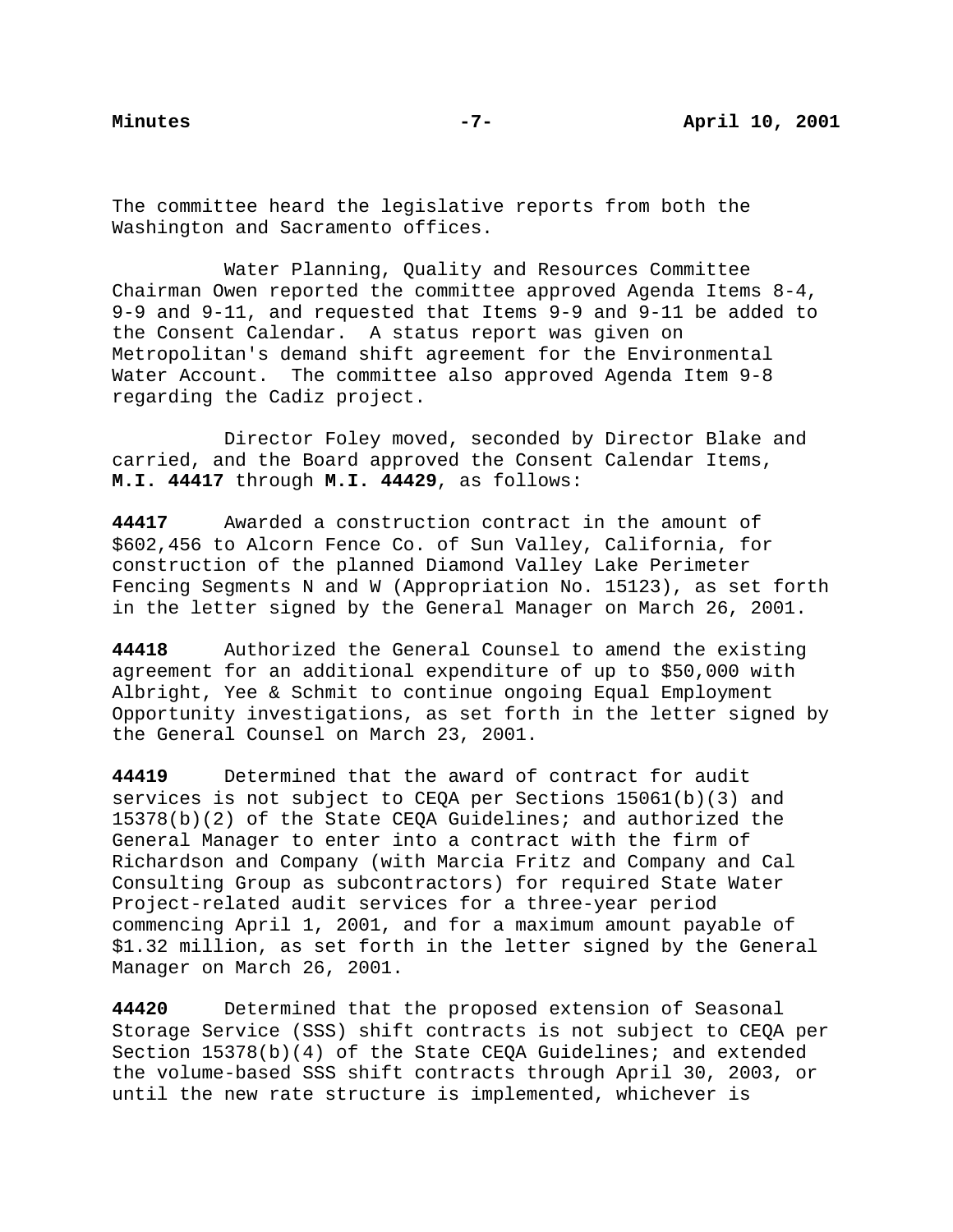earlier, as set forth in the letter signed by the General Manager on March 26, 2001.

**44421** The Board, by a two-thirds vote, (a) determined that the adoption of the Thirteenth Supplemental Resolution is not subject to State CEQA per Section 15378(b)(4) of the State CEQA Guidelines; additionally found that the adoption of the resolution is exempt from State CEQA by Public Resources Code Section 21080(b)(8) since it is for the purpose of obtaining funds for capital projects necessary to maintain service within existing service areas; and (b) approved the adoption of the Thirteenth Supplemental Resolution **(Resolution 8739)** to provide efficient use of interest rate swap transactions to lower debt service costs, as set forth in the letter signed by the General Manager on March 23, 2001, said Resolution entitled:

**RESOLUTION OF THE BOARD OF DIRECTORS OF THE METROPOLITAN WATER DISTRICT OF SOUTHERN CALIFORNIA APPROVING CERTAIN INTEREST RATE SWAP AGREEMENTS IN CONNECTION WITH THE ISSUANCE OF WATER REVENUE REFUNDING BONDS (THIRTEENTH SUPPLEMENTAL RESOLUTION)**

**44422** The Board (a) determined that pursuant to CEQA, the proposed actions qualify for categorical exemption (Sections 15301, 15302, 15303, and 15311 of the State CEQA Guidelines); and (b) appropriated \$2.5 million (Appropriation No. 15346, No. 4, from the Construction Funds), and authorized the General Manager to have all work performed and delegated to the General Manager the authority to award contracts for the Capital Investment Plan project described in the letter signed by the General Manager on March 28, 2001, to construct sodium hypochlorite storage and feed facilities at the Mills plant for post-disinfection and as a standby disinfectant for the new ozone facilities.

**44423** The Board approved partnering principles as set forth in Attachment 1 to the letter signed by the General Manager on March 27, 2001, to guide partnering with Riverside County Regional Park & Open Space District on the development and operation of the trail system at Diamond Valley Lake (DVL); and further approved in concept a multi-phase trail program resulting in a comprehensive system providing 60 to 70 miles of multi-use trails, including DVL/Lake Skinner connections and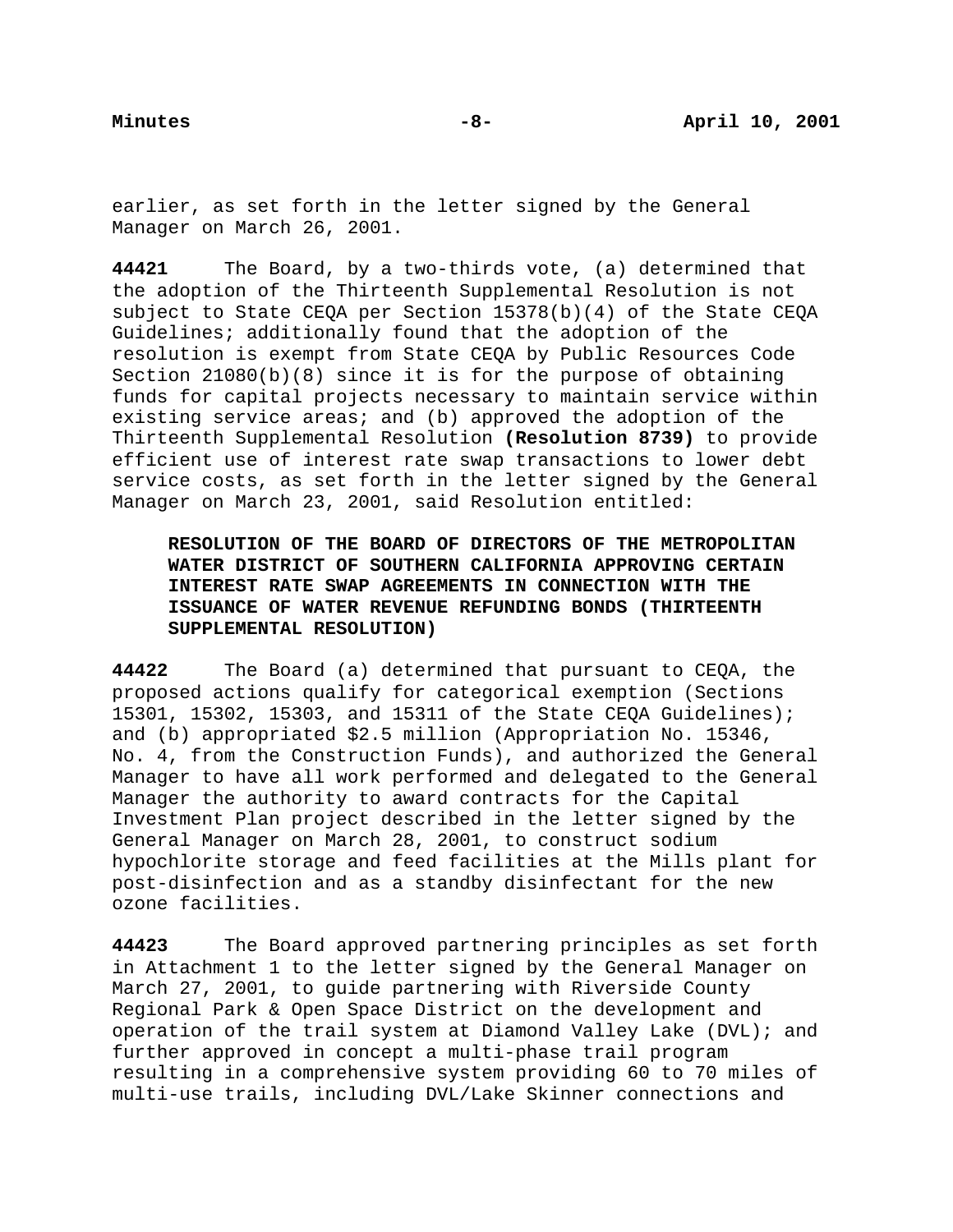linkages to Riverside County's regional trail system. Staff was directed to include language in the principles providing for development of a trail system that will be compatible with the Diamond Valley Lake Recreation Plan.

**44424** The Board (a) determined that the proposed action has been previously addressed in the March 2000 certified FEIR and that no further environmental analysis is required; (b) increased Appropriation No. 15318 (No. 3, from the Construction Funds), by \$8.081 million to a total of \$11.12 million; (c) awarded a construction contract to L.H. Woods & Sons, Inc., in the amount of \$6,799,999 to perform the construction of Phase 1 of the San Diego Pipeline No. 3 Bypass Project; and (d) authorized the General Manager to have all work performed to implement Phase 1 of the project, as set forth in the letter signed by the General Manager on March 27, 2001.

**44425** The Board (a) determined that the proposed project is categorically exempt under the California Environmental Quality Act (CEQA), in that it consists of the repair of an existing public structure involving negligible, or no expansion of, use beyond that previously existing (State CEQA Guidelines, Section 15301); (b) authorized \$6.85 million in Appropriation No. 15367, from the Pay-As-You-Go Fund, to finance costs for design, fabrication and installation of a steel liner inside a portion of the Second Lower Feeder, and delegated authority to the General Manager to award a construction contract, as set forth in the letter signed by the General Manager on March 26, 2001.

**44426** The Board authorized the General Manager to (1)accept the conditions specified by the U.S. Forest Service (USFS), consistent with those identified in the letter signed by the General Manager on March 27, 2001, for an amended Special-Use Permit to complete construction of the Inland Feeder Project's Arrowhead Tunnels; (2)execute payment in an amount not to exceed \$1.5 million for compensation to the USFS for the amended Special-Use Permit; (3) amend existing agreement with the USFS in an amount not to exceed \$1.8 million for continued compensation for USFS staff time on the project; and (4) authorize advertisement for bids to complete construction of the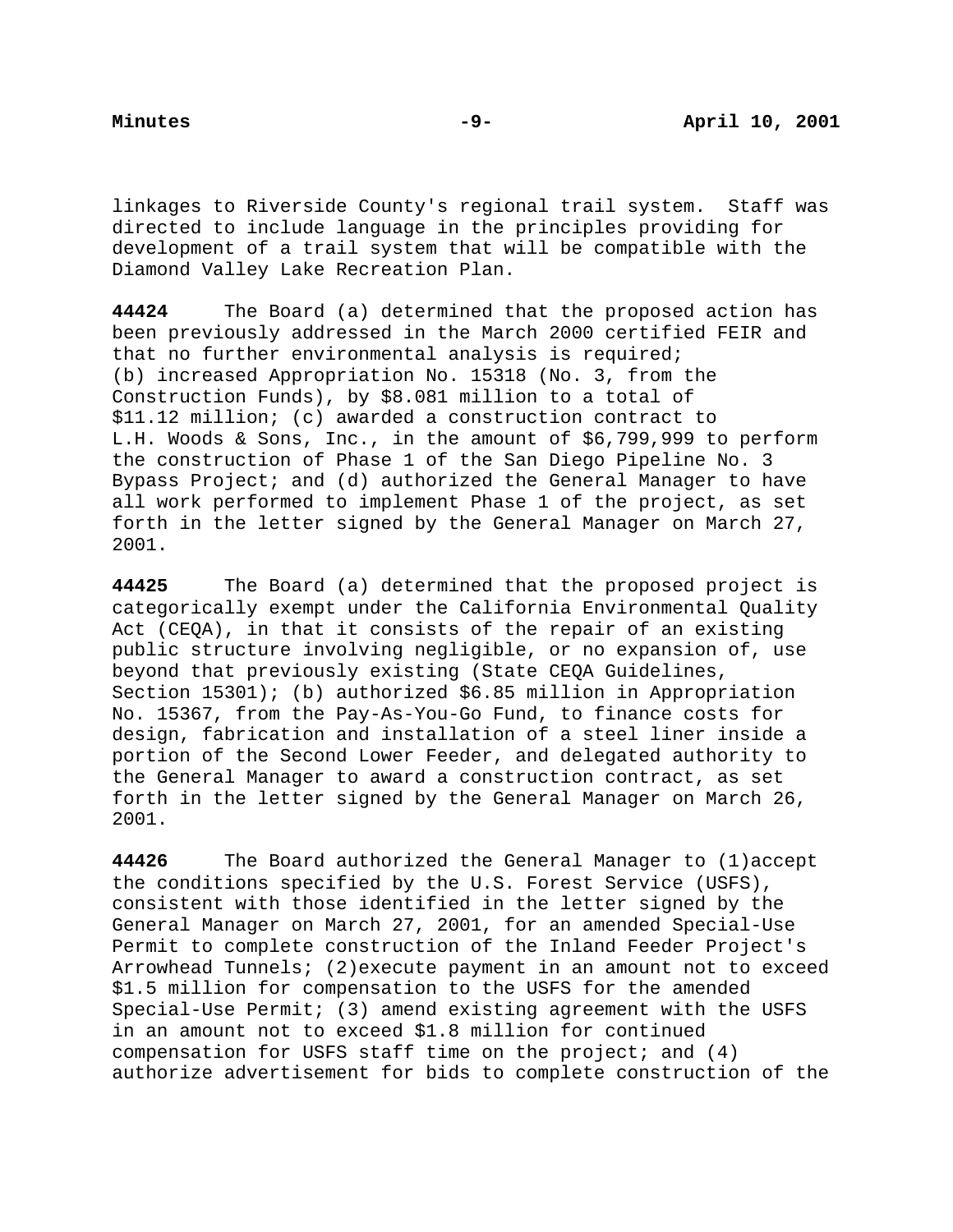Arrowhead Tunnels following review and acceptance of the amended Special-Use Permit.

Directors Krauel, Lewis, and Parker requested to be recorded as voting no.

**44427** Determined that the proposed action is not subject to CEQA per Section 15378(b)(4) of the State CEQA Guidelines; and directed staff to finalize agreement terms for conjunctive-use projects with member agencies whose proposals were recommended by the Review Committee to be included in the shortlist under RFP No. WRM-2 to move towards meeting the Integrated Water Resource Plan goal for additional dry-year supplies, as set forth in the letter signed by the General Manager on March 26, 2001.

Directors Bannister and Hansen requested to be recorded as abstaining.

**44428** Determined that funding the studies of environmental effects with the U.S. Bureau of Reclamation (Reclamation) and Coachella Valley Water District, executing the Funding Agreement for the Coachella Canal Lining Project with the California Department of Water Resources (DWR), and executing the Lead Agency Agreement and the Amendment to Agreement No. 30417 do not constitute projects under the California Environmental Quality Act (Public Resources Code Section 21065, State CEQA Guidelines Section 15378(a)) and:

a. Authorized the General Manager to enter into a Funding Agreement with DWR for the Coachella Canal Lining Project in a form approved by the General Counsel;

b. Increased the funding level in Appropriation No. 15354 by \$270,810 for use in accordance with the Coachella Canal Lining Project Advance Funding Agreement;

c. Authorized the General Manager to enter into a Cost Reimbursement Agreement with Reclamation for environmental, contractual, and legal costs associated with the proposed Secretarial Implementation Agreement in an amount not to exceed \$850,000 inn a form approved by the General Counsel;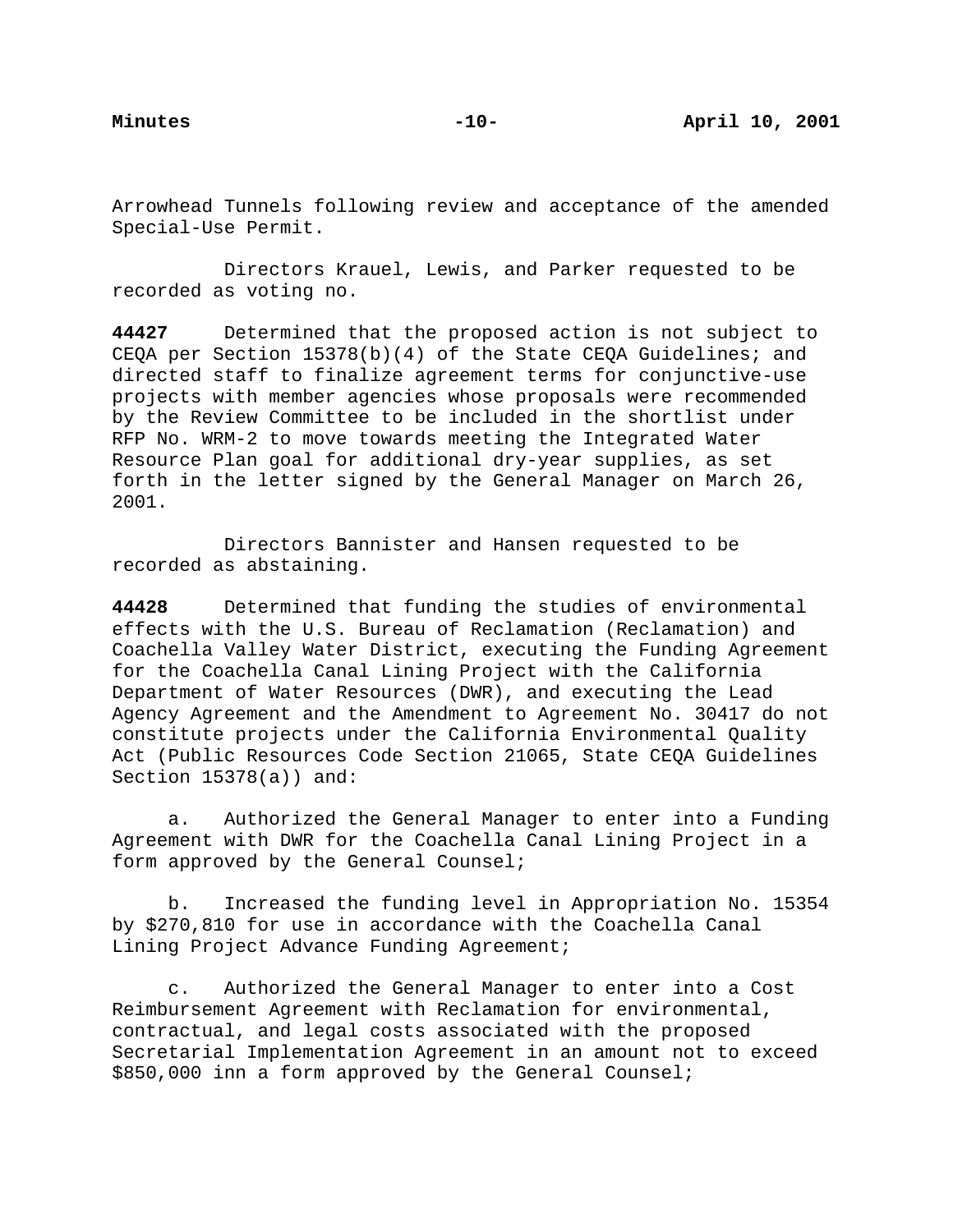d. Authorized the General Manager to enter into a Lead Agency Agreement in a form approved by the General Counsel to designate Metropolitan as the contracting agency for the Cost Reimbursement Agreement with Reclamation reflecting costs associated with the Secretarial Implementation Agreement; and

e. Authorized the General Manager to amend Agreement No. 30417 in a form approved by the General Counsel to increase the maximum amount payable by \$450,000, as set forth in the letter signed by the General Manager on April 2, 2001.

**44429** Certified the Board has reviewed and considered the information contained in the San Bernardino Valley Municipal Water District's EIR and adopted the Lead Agency's findings, and authorized entering into an agreement with San Bernardino Valley Municipal Water District to coordinate the use of facilities and State Water Project supplies, as set forth in the letter signed by the General Manager on March 23, 2001.

Director Wein returned to the Meeting at 12:40 p.m.

**44430** Legal, Claims and Personnel Committee Chairman Morse moved, seconded by Director Hansen and carried, ratifying the filing of lawsuit to seek judicial clarification of Metropolitan's right to exclude San Diego County Water Authority delegates from attending closed session discussions of Metropolitan's litigation strategy in San Diego County Water Authority v. Metropolitan Water District of Southern California, as set forth in the letter signed by the General Counsel on April 3, 2001.

Directors Krauel, Lewis, and Parker requested to be recorded as voting no.

Director Fellow took his seat at 12:42 p.m.

**44431** Regarding the approval of the Definitive Economic Terms and Responsibilities between Metropolitan and Cadiz, Inc. for the Cadiz Groundwater Storage and Dry-Year Supply Program, Chairman Pace called upon members of the public to receive their comments.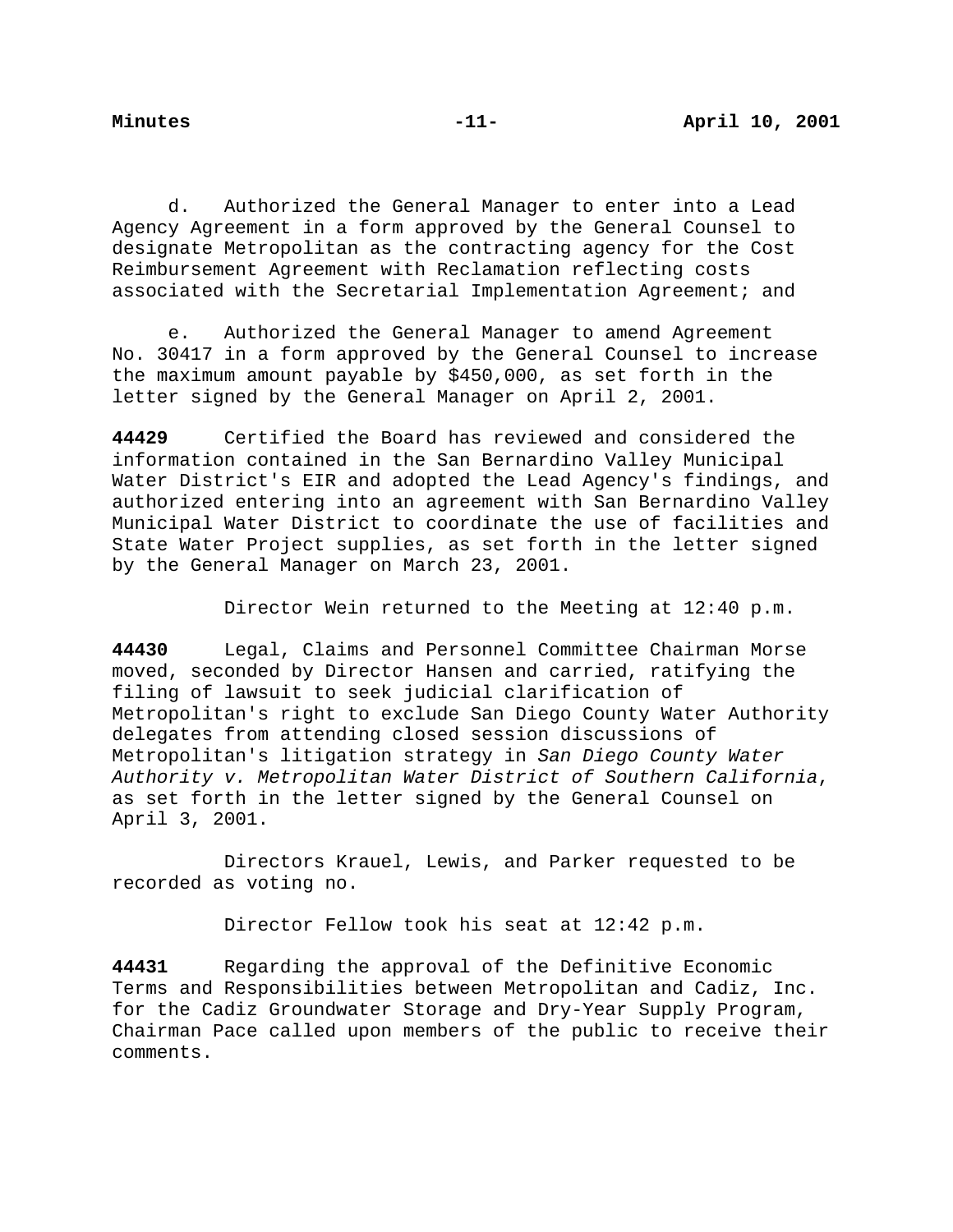Comments in opposition to the Cadiz program were heard from the following:

Bob Ellis, Desert Survivors Gary Wolff, Pacific Institute Simeon Herskovits, Western Environmental Law Center David Czamanske, Sierra Club Hazel Scotto, League of Women Voters Patricia Bell Hearst, member of the public

Speaking in support of the Cadiz program were:

Randy Hill, Victor Valley Water District Richard K, Jemison, Sr., Southern California Water Company

Questions regarding Metropolitan's security in the program were raised by members of the Board and addressed by staff. Of concern, also, was whether the action taken today would establish a contract with Cadiz. Assistant General Counsel Kightlinger replied that it would not.

Following a lengthy discussion regarding the Cadiz program, Director Parker moved, seconded by Director Swan, that the Board delay the approval for sixty days and direct staff to return with an update of the costs.

Director Herman withdrew from the Meeting at 1:22 p.m.

The Chair called for a vote on the motion. The following is a record of the vote on the motion:

Ayes: Anaheim (Dir. Stanton, 1,952 votes), Beverly Hills (Dir. Harris, 1,036 votes), Burbank (Dir. Battey, 1,013 votes), Foothill Municipal Water District (Dir. Edwards, 681 votes), Fullerton (Dir. Blake, 766 votes), Inland Empire Utilities Agency (Dir. Troxel, 3,728 votes), Municipal Water District of Orange County (Dir. Swan, 4,541.5 votes), San Diego County Water Authority (Ayes: Dirs. Krauel, Lewis, and Parker. Absent: Dir. Watton. 18,009 votes), Western Municipal Water District of Riverside County (Dir. Mylne, 3,271 votes). Total 34,997.5 votes.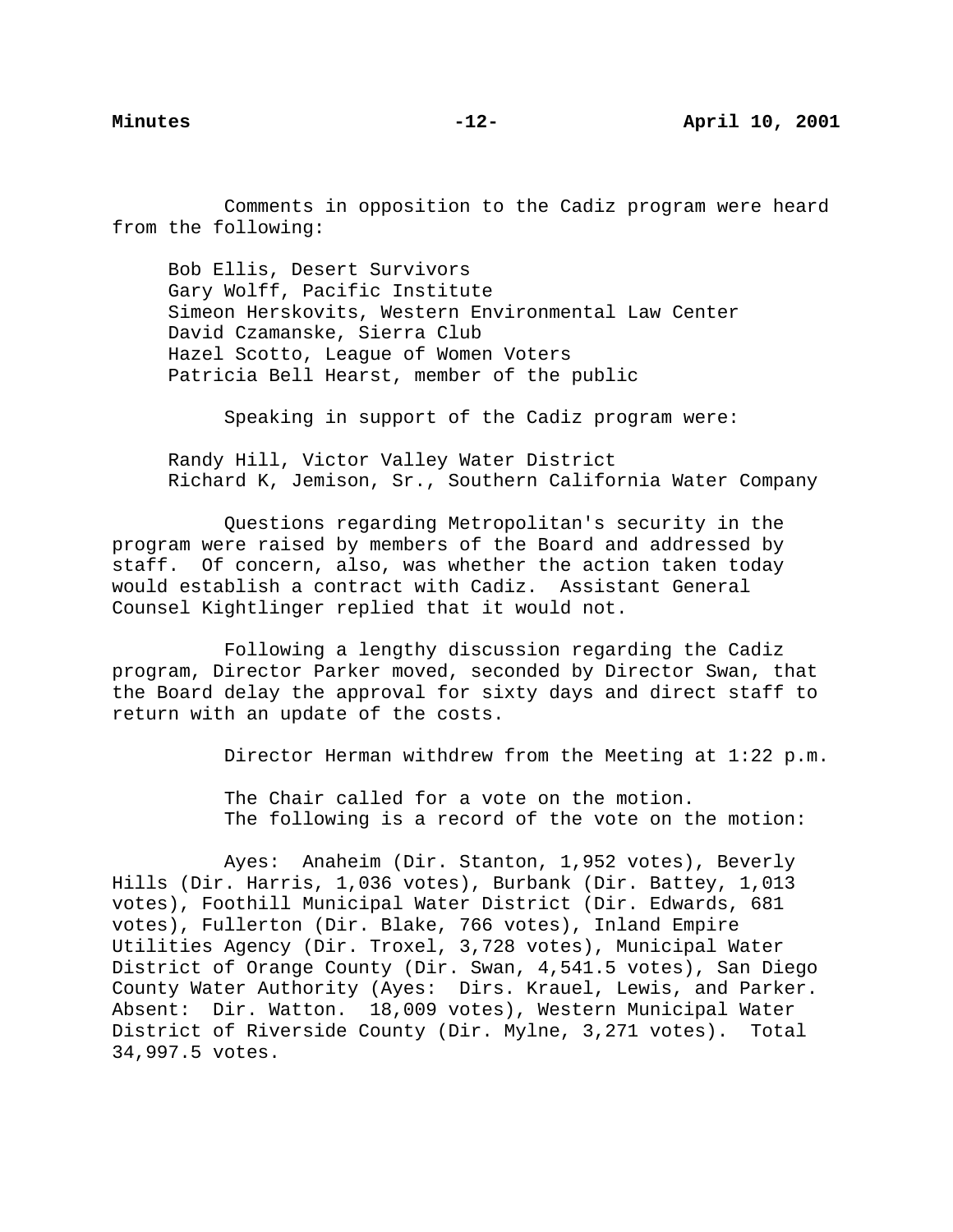Noes: Calleguas Municipal Water District (Dir. Grandsen, 4,231 votes), Central Basin Municipal Water District (Dirs. Morse and Pace, 6,438 votes), Compton (Dir. Murph, 183 votes), Eastern Municipal Water District (Dir. Ashley, 2,092 votes), Glendale (Dir. Rez, 1,262 votes), Las Virgenes Municipal Water District (Dir. Peterson, 1,027 votes), Long Beach, (Dir. Hansen, 1,921 votes), Los Angeles (Noes: Dirs. Castro, Luddy, and Wein. Absent: Dir. Herman. 21,272 votes), Municipal Water District of Orange County (Dirs. Bannister, Foley, and Owen, 13,624.5 votes), Pasadena (Dir. Brick, 1,036 votes), San Fernando (Dir. Mejia, 82 votes), Santa Ana (Dir. Coughran, 1,197 votes), Santa Monica (Dir. Abdo, 1,223 votes), Torrance (Dir. Wright, 1,319 votes), Upper San Gabriel Valley Municipal Water District (Dir. Fellow, 4,033 votes), West Basin Municipal Water District (No: Dir. Little. Absent: Dir. Murray, 7,516 votes). Total 68,456.5 votes.

Abstains: None.

Absent: San Marino (Dir. Morris, 235 votes), Three Valleys Municipal Water District (Dir. Barbosa, 2,855 votes). Total 3,090 votes.

The Chair stated the motion failed by a vote of 34,997.5 ayes, 68,456.5 noes, and 3,090 absent.

Director Blake then requested to speak and asked that his comments be included verbatim in the record.

"Mr. Chairman, members of the Board, as you all know this--my feelings on this. I am certainly against this project for a number of reasons. I am also respectfully requesting, Mr. Chairman, that my remarks show verbatim in the record of this Board meeting.

We are all environmentalists, and thus we have concerns on many things, including this particular project. But in addition to our environmental concerns we hopefully are looking at this as a business decision. Is this something that if you have your own business, would you do in a case as this? We have no EIR certification. We have no IRP update. We are proposing a partner whose debt-toequity ratio is 84 percent. We need to treat this as a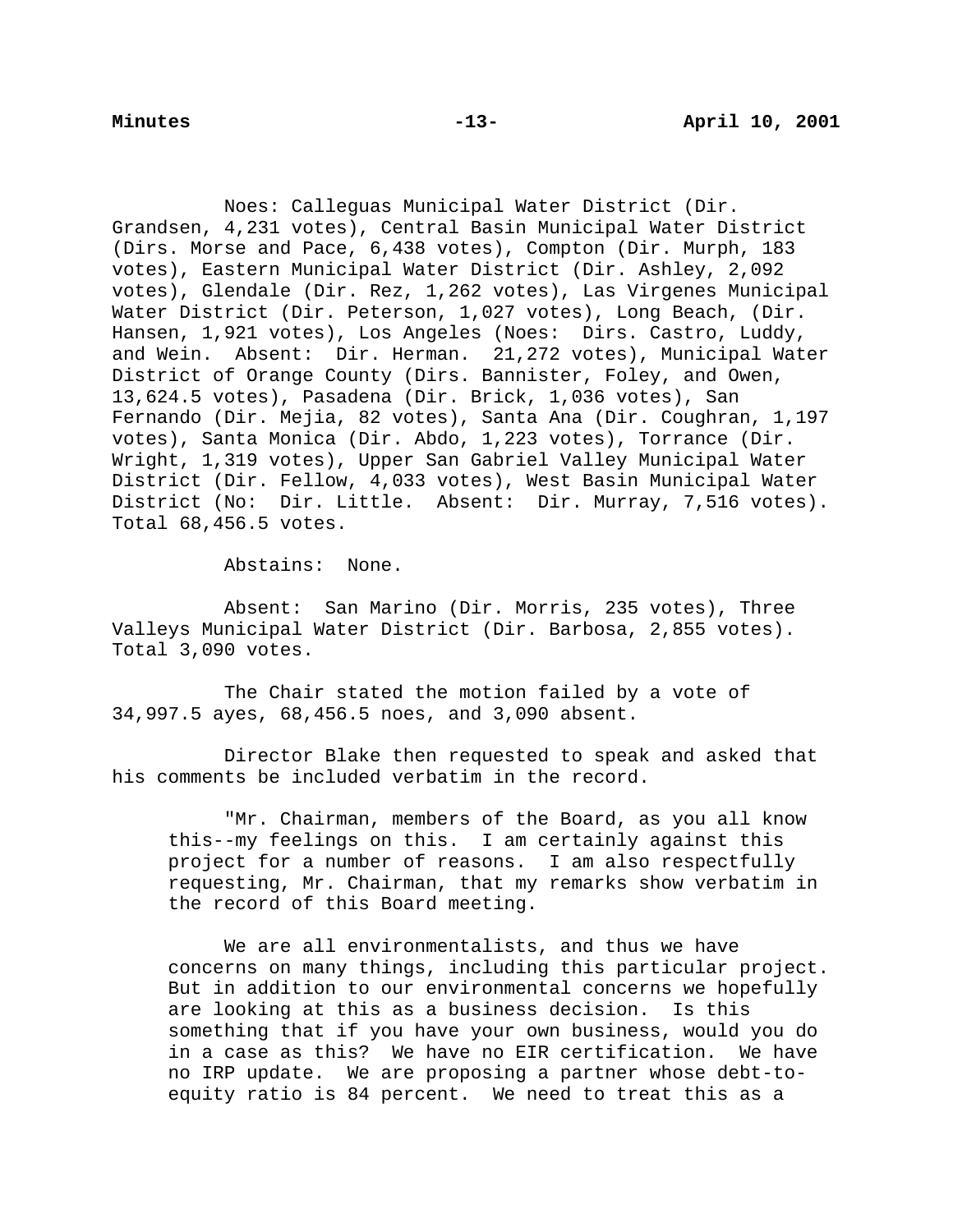business. They are allowed to get 30 percent of 30,000 acre-feet of water which they may sell in our district within the district. That's setting up a competitor in our own backyard.

The General Manager stated yesterday that if this is voted up, or is it no, the world will not end. And I will tell you if you vote no the world will not end. The full Colorado River Aqueduct will—there are many ways to ensure that. This is certainly not the only way to do it. We all believe in storage and conjunctive-use projects, but not all projects fit that mold.

I am very concerned about Cadiz and its people. All you have to read is today's L.A. Times. And I quote: "Cadiz owners, including its top official, Keith Brackpool, a key water adviser to Governor Gray Davis, stand to make substantial profits from the arrangement." This is yesterday. Six months ago they said millions. So they have not changed their minds in the way they look at it.

As Director Troxel brought up, when we first started looking at these, there were four possibilities, including Hayfield, Chuckwalla, and Coachella. Somehow this got to the top. The others were not brought up along with Cadiz. Last month for the first time I saw two of those in one of our agendas, and this month I see one in our agenda. They were not treated equally. I would ask you why. Look at this from an economic business point of view and then do your voting. Thank you very much."

Director Murray took his seat at 1:25 p.m.

Director Swan asked that the General Counsel and the General Manager reiterate that if the program is approved today, that Metropolitan would not be obligating the District to any financial obligation other than the CPI if the Board at some later time agrees not to go ahead with the contract. The General Manager and the Assistant General Counsel stated that Metropolitan does have the option to either approve or disapprove a contract with Cadiz as it sees fit when the final contract and environmental documents are brought back to the Board of Directors, and the action today does not obligate the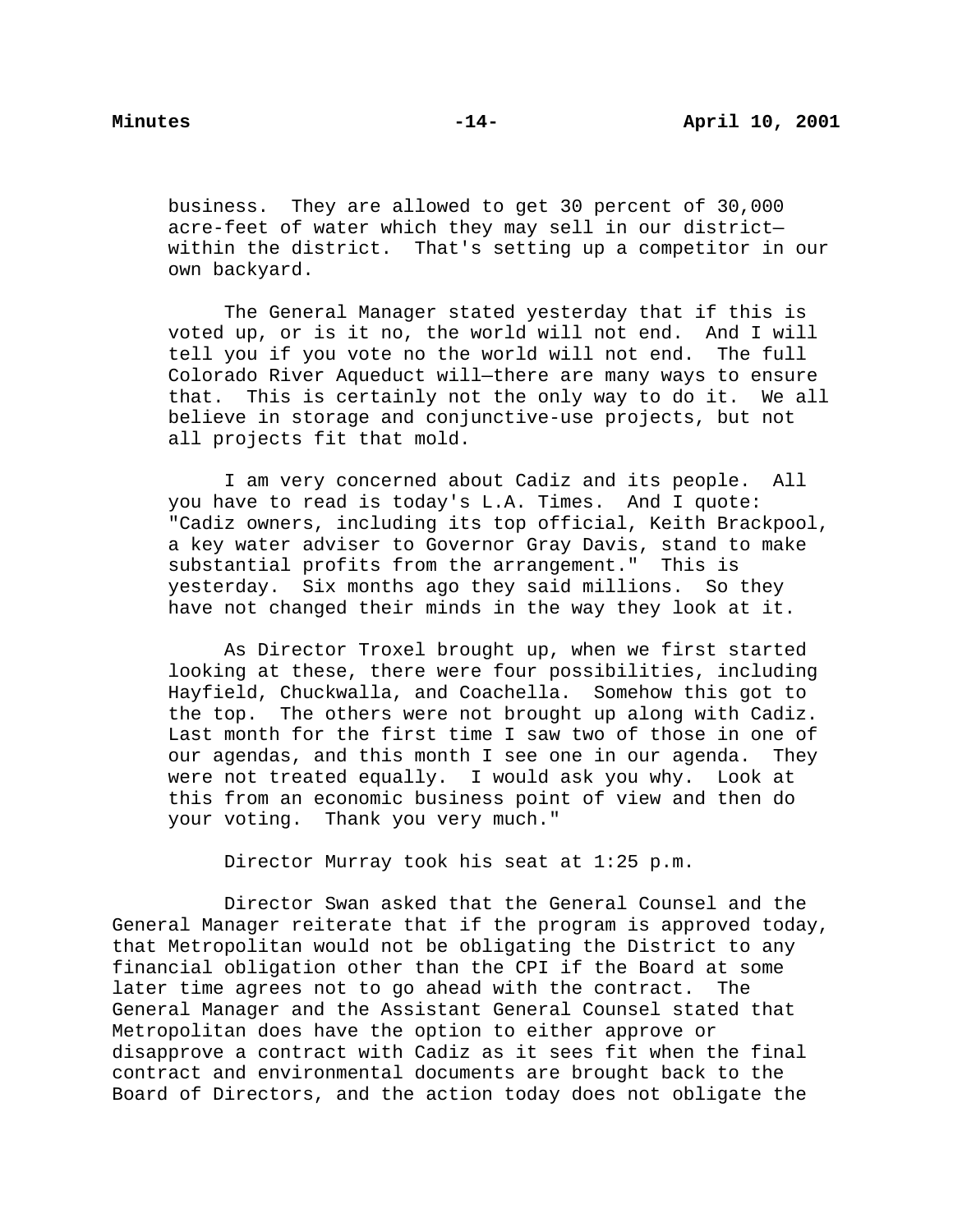District to enter into contract or incur any financial obligation other than it starts the clock on CPI if the District ultimately does enter the contract.

Following further discussion, Director Murray moved, seconded by Director Luddy, that the Board authorize the General Counsel to prepare the form of a final contract consistent with the economic terms contained in Attachment 2 to the General Manager's letter signed March 26, 2001.

> The Chair called for a vote on the motion. The following is a record of the vote on the motion:

Ayes: Calleguas Municipal Water District (Dir. Grandsen, 4,231 votes), Central Basin Municipal Water District (Dirs. Morse and Pace, 6,438 votes), Compton (Dir. Murph, 183 votes), Eastern Municipal Water District (Dir. Ashley, 2,092 votes), Glendale (Dir. Rez, 1,262 votes), Las Virgenes Municipal Water District (Dir. Peterson, 1,027 votes), Long Beach, (Dir. Hansen, 1,921 votes), Los Angeles (Ayes: Dirs. Castro, Luddy, and Wein. Absent: Dir. Herman. 21,272 votes), Municipal Water District of Orange County (Dirs. Bannister, Foley, and Owen, 13,624.5 votes), Pasadena (Dir. Brick, 1,036 votes), San Fernando (Dir. Mejia, 82 votes), Santa Ana (Dir. Coughran, 1,197 votes), Santa Monica (Dir. Abdo, 1,223 votes), Torrance (Dir. Wright, 1,319 votes), Upper San Gabriel Valley Municipal Water District (Dir. Fellow, 4,033 votes), West Basin Municipal Water District (Dirs. Little and Murray, 7,516 votes). Total 68,456.5 votes.

Noes: Anaheim (Dir. Stanton, 1,952 votes), Beverly Hills (Dir. Harris, 1,036 votes), Burbank (Dir. Battey, 1,013 votes), Foothill Municipal Water District (Dir. Edwards, 681 votes), Fullerton (Dir. Blake, 766 votes), Inland Empire Utilities Agency (Dir. Troxel, 3,728 votes), Municipal Water District of Orange County (Dir. Swan, 4,541.5 votes), San Diego County Water Authority (Noes: Dirs. Krauel, Lewis, and Parker. Absent: Dir. Watton. 18,009 votes), Western Municipal Water District of Riverside County (Dir. Mylne, 3,271 votes). Total 34,997.5 votes.

Abstains: None.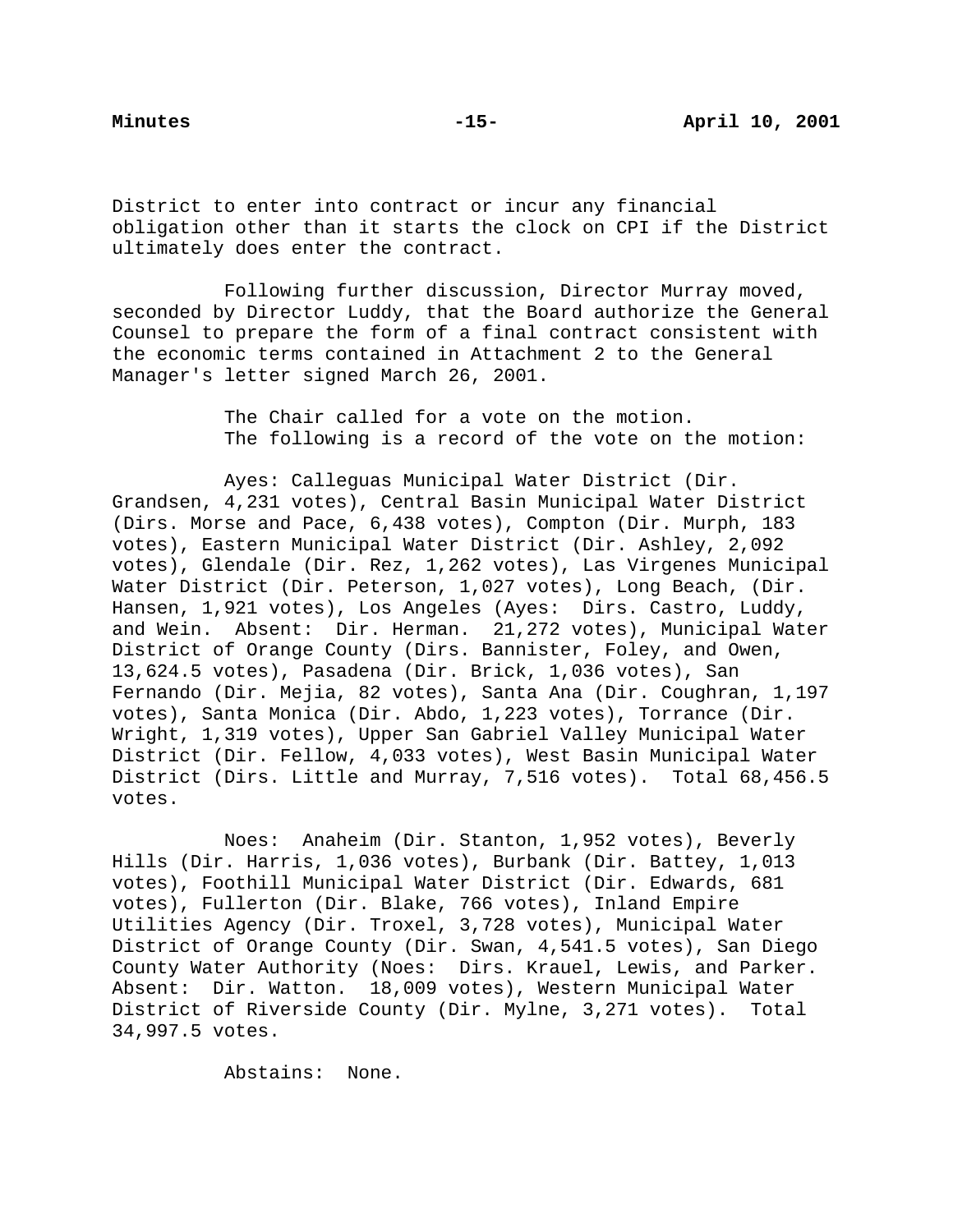Absent: San Marino (Dir. Morris, 235 votes), Three Valleys Municipal Water District (Dir. Barbosa, 2,855 votes). Total 3,090 votes.

The Chair stated the motion was approved by a vote of 68,456.5 ayes, 34,997.5 noes, and 3,090 absent.

**44432** The following communications were submitted to the Board for information:

- a. Status report for the Diamond Valley Lake Project for the month ending February 2001, signed by the General Manager on March 26, 2001.
- b. Status report for the Inland Feeder Project for the month ending February 2001, signed by the General Manager on March 26, 2001.
- c. Letter of the General Manager signed on March 27, 2001, submitting the semiannual report on diversity.
- d. Letter of the General Manager signed on March 26, 2001, on Implementing Metropolitan's Brackish and Seawater Desalination Policy Principles.
- e. Letter of the General Manager signed on March 26, 2001, reporting on Improvements to Metropolitan's Ultra-Low-Flush Toilet Retrofit Water Conservation Program.
- f. Revised letter of the General Manager signed on April 6, 2001, reporting on 2000-2001 Innovative Conservation Program Applicant Recommendations.

**44433** Chairman Pace reported at the Museum Feasibility Committee meeting, the committee heard a presentation from the consultant on the draft foundation articles and bylaws. The committee discussed potential names for the foundation. Once the foundation name is determined, the administrative and procedural issues can be addressed. At the next meeting staff will present a final package on the foundation to include the bylaws and articles, environmental documentation, museum leases, and a selection of names. Also discussed were a draft lease and terms for the Valley-Wide group. The committee will be